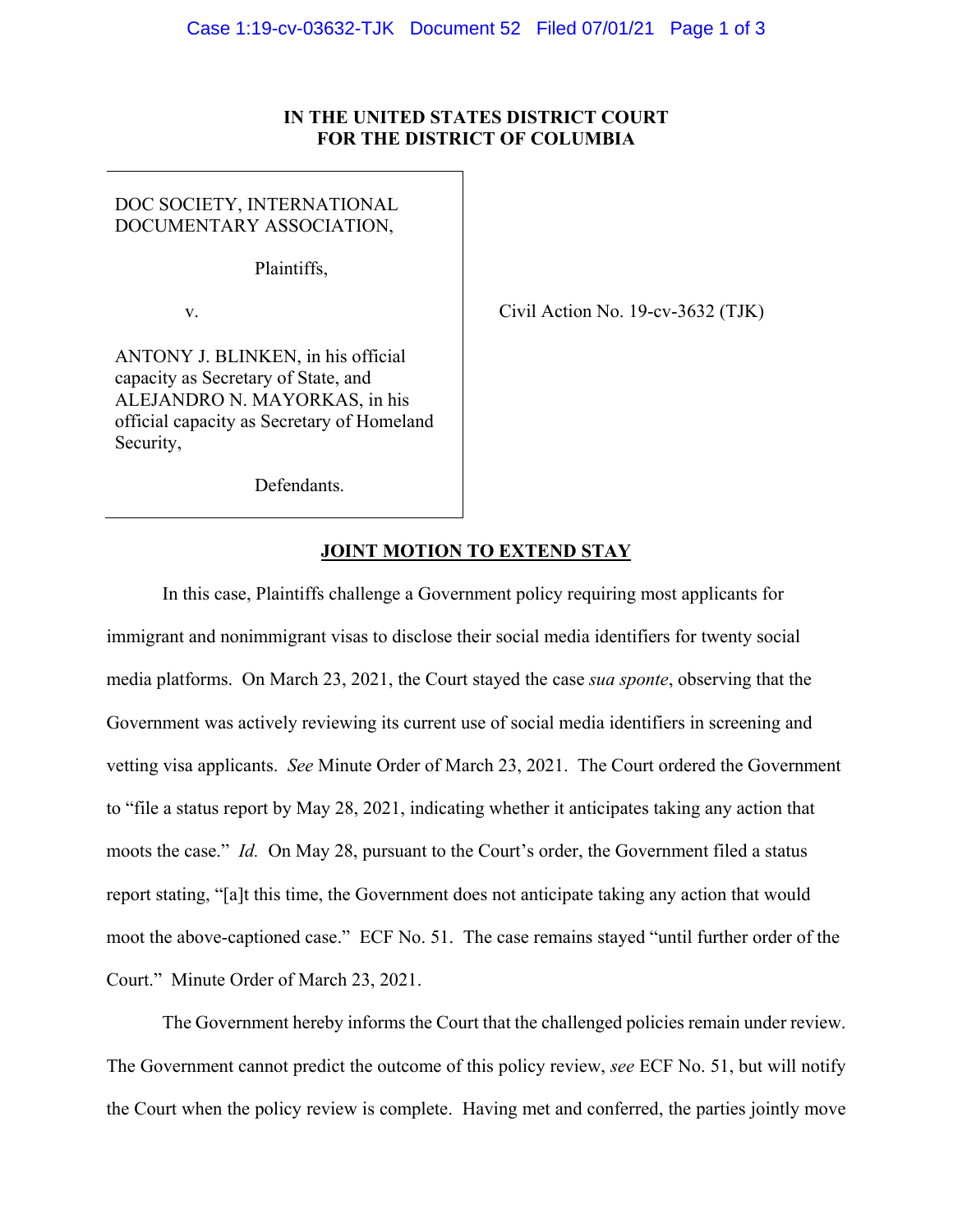that the current stay remain in place for 45 days. The parties propose filing a joint status report in

45 days to inform the Court of any developments.

## */s/ Carrie DeCell*

Carrie DeCell (D.C. Bar No. 1015491) Jameel Jaffer (D.C. Bar No. MI0067) Katie Fallow\* Anna Diakun\* Xiangnong Wang\* Knight First Amendment Institute at Columbia University 475 Riverside Drive, Suite 302–304 New York, NY 10115 carrie.decell@knightcolumbia.org (646) 745-8500

 */s/ Faiza Patel* 

Faiza Patel\* Harsha Panduranga\* Brennan Center for Justice at NYU School of Law 120 Broadway, Suite 1750 New York, NY 10271 patelf@brennan.law.nyu.edu (646) 292-8310

 */s/ Rachel Levinson-Waldman* 

Rachel Levinson-Waldman\* Brennan Center for Justice at NYU School of Law 1140 Connecticut Avenue, NW 11th Floor, Suite 1150 Washington, D.C. 20036 levinsonr@brennan.law.nyu.edu (202) 249-7190

 */s/ Paul C. Curnin* 

Paul C. Curnin\* Sarah Eichenberger (D.C. Bar No. D00430) Simpson Thacher & Bartlett LLP 425 Lexington Avenue New York, NY 10017

Dated: July 1, 2021 Respectfully submitted,

BRIAN BOYNTON Acting Assistant Attorney General

ANTHONY J. COPPOLINO Deputy Branch Director

*/s/ Joseph DeMott* 

JOSEPH DEMOTT (Virginia Bar No. 93981) Trial Attorney U.S. Department of Justice Civil Division, Federal Programs Branch 1100 L Street, N.W. Washington, D.C. 20005 Telephone: (202) 514-3367 Facsimile: (202) 616-8460 E-mail: Joseph.DeMott@usdoj.gov